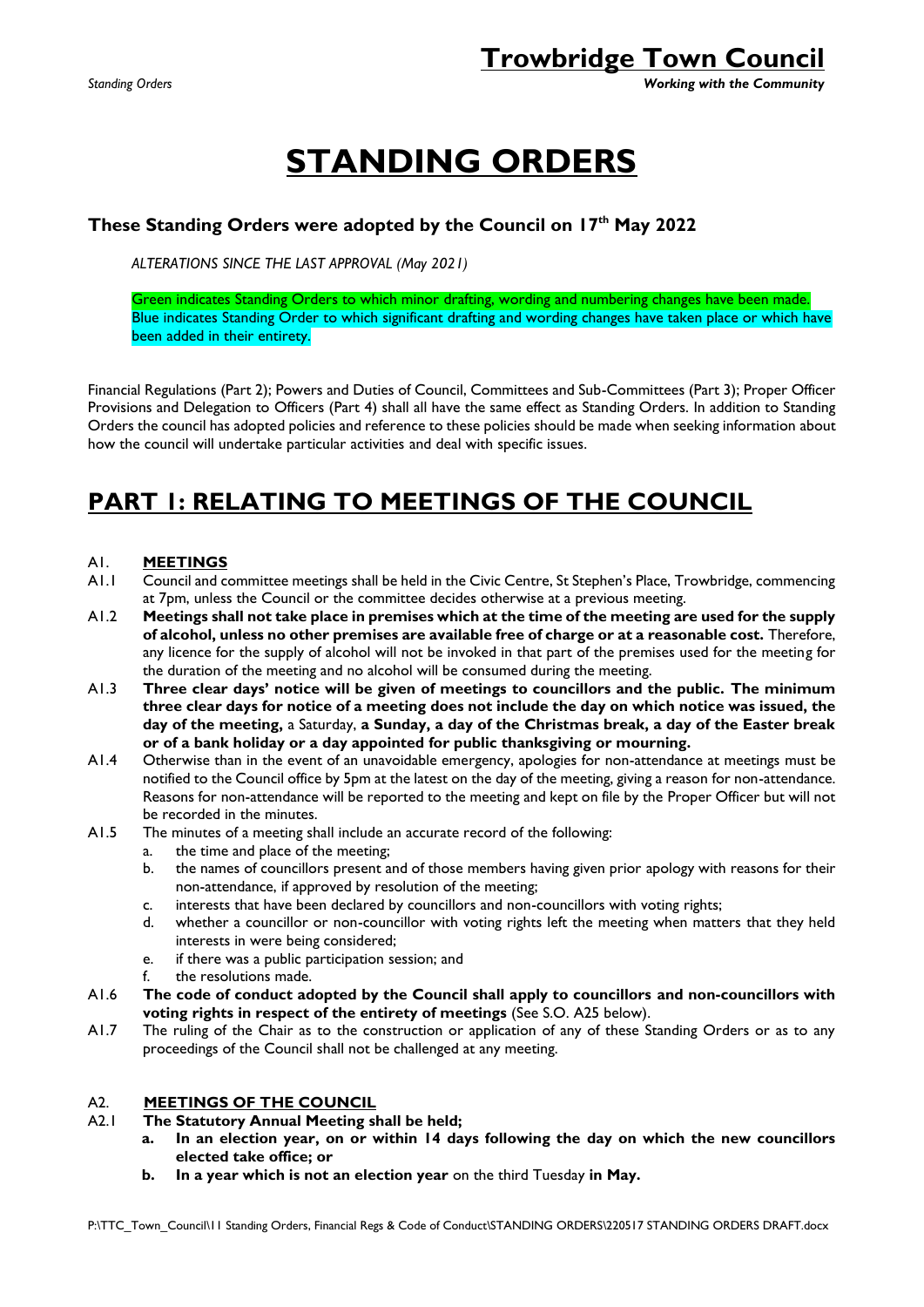*Standing Orders Working with the Community*

- A2.2 **The three other statutory and two additional meetings shall be held** on the third Tuesday **in the months of July, September, November, January and March.**
- A2.3 **Extraordinary meetings of the Council may be called:**
	- **a. By the Mayor at any time; or** 
		- **b. Upon receipt of a requisition signed by two members, to the Mayor and stating the business to be transacted, no other business being allowed. If the Mayor does not call or refuses to call an extraordinary meeting of the Council within seven days of having been requested to do so by two councillors, any two councillors may convene an extraordinary meeting of the Council. The statutory public notice giving the time, venue and agenda for such a meeting must be signed by the two councillors.**

### A3. **CHAIR OF THE COUNCIL**

- A3.1 The Council is a Town Council and the Chair of the Council will be titled Mayor of Trowbridge. The Mayor shall preside at all full meetings of the Council.
- A3.2 In the absence of the Mayor, the Deputy Mayor or in his/her absence also, **the member elected to preside at the meeting may exercise all the powers and duties of the Chair in relation to the conduct of the meeting.**
- A3.3 **The Mayor, unless he has resigned or becomes disqualified, shall continue in office and preside at the annual meeting until his successor is elected at the next annual meeting of the Council.**
- A3.4 **The Deputy Mayor, unless he resigns or becomes disqualified, shall hold office until immediately after the election of the Mayor at the next annual meeting of the Council.**
- A3.5 **In an election year, if the current Mayor has not been re-elected as a member of the Council, he shall preside at the meeting until a successor Mayor has been elected. The current Mayor shall not have an original vote in respect of the election of the new Mayor but must give a casting vote in the case of an equality of votes.**
- A3.6 **In an election year, if the current Mayor has been re-elected as a member of the Council, he shall preside at the meeting until a new Mayor has been elected. He may exercise an original vote in respect of the election of the new Mayor and must give a casting vote in the case of an equality of votes.**

### A4. **QUORUM**

- A4.1 **The Quorum for meetings shall be three members or one-third of the total membership, whichever is the greater.**
- A4.2 If a quorum is not present when the Council meets or if during a meeting the number of councillors present and not debarred by reason of a Disclosable Pecuniary Interest falls below the quorum, the meeting shall stand adjourned and any business not transacted at that meeting shall be transacted at the next meeting or on such other day as the Chair may fix.

### A5. **VOTING**

- A5.1 **Subject to a meeting being quorate, all questions at a meeting shall be decided by a majority of the councillors or those councillors with voting rights present and voting thereon, unless a greater level of consent is required by statute.**
- A5.2 Members shall vote by the most appropriate method as determined by the chair, or, at a meeting held in person and if at least two members so request, by signed ballot, but the following Standing Order still applies in the case of a signed ballot.
- A5.3 **At the request of a councillor, the Proper Officer shall record the names of the members who voted on any question so as to show whether they voted for or against it.** Any such request must be made prior to the vote being taken. Following a vote, a member may request that her/his individual vote or abstention is recorded.
- A5.4 **The Chair may give an original vote on any matter put to the vote, and in the case of an equality of votes may give a casting vote even though he/she gave no original vote.**
- A5.5 For the conduct of elections for the co-option of members or the appointment of persons by the council to a committee or other body, to ensure that the decision is by the majority of members present and voting the following procedure shall apply:
	- A5.5.1 All candidates duly nominated and qualified will be presented in alphabetical order of surname to those able to vote and each person voting will have one vote at each round of voting, subject to A5.4 above.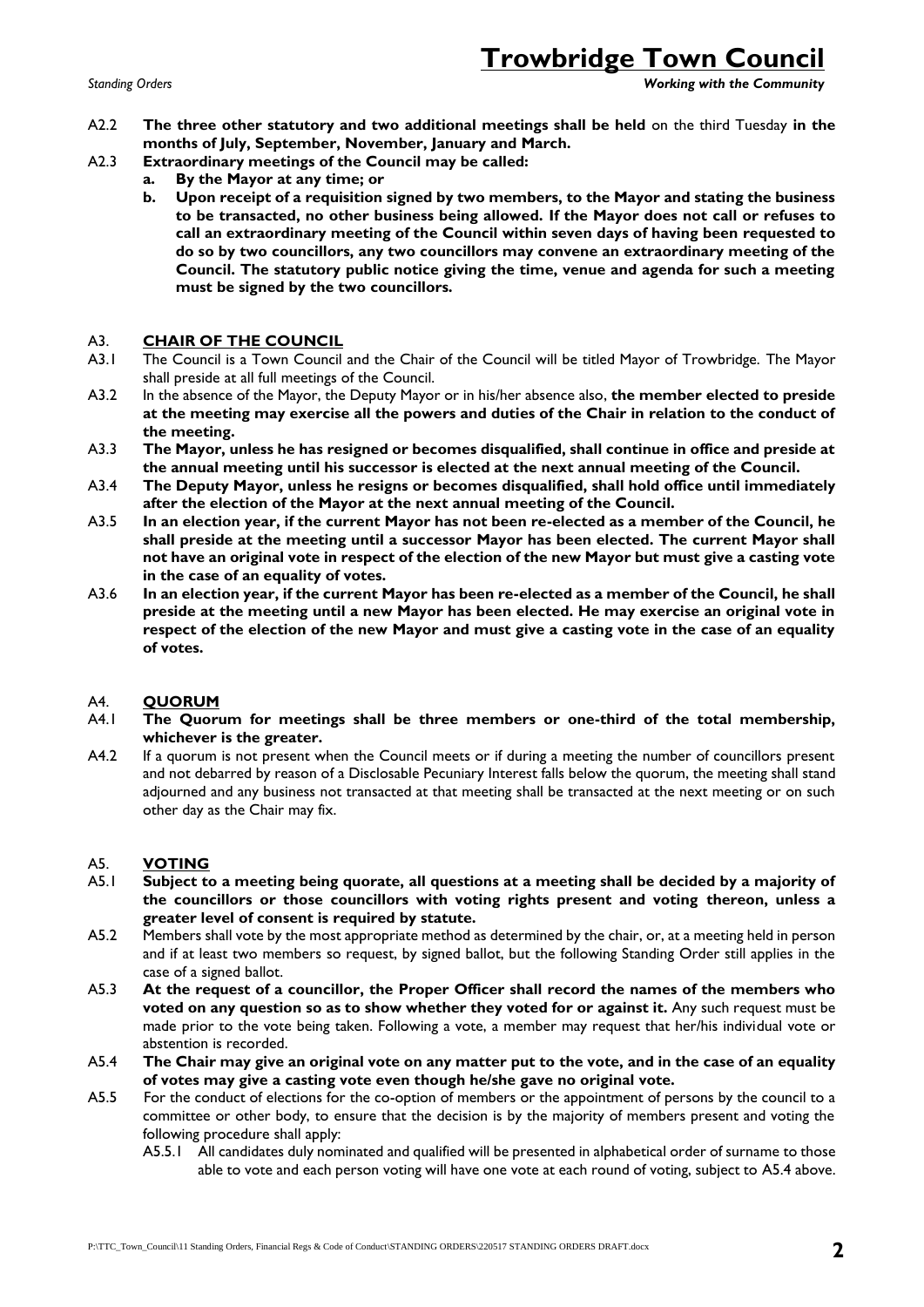*Standing Orders Working with the Community*

- A5.5.2 If there is more than one vacancy each vacancy should be taken in turn, with the vacancy attracting the longest period of appointment taken first.
- A5.5.3 If more than two candidates are duly nominated and qualified for a vacancy voting shall be carried out in a series of rounds. At the first round of voting the candidate with the least number of votes cast will be eliminated. If several candidates have obtained the same number of least votes they should be struck off one by one, in an order determined by lot or further vote.
- A5.5.4 Rounds of voting should continue until one candidate receives a majority of all votes cast.
- A5.5.5 If there is more than one vacancy, subsequent vacancies should then be filled as above, with no candidate disqualified by virtue of having been eliminated in any of the earlier rounds of voting for any of the previous vacancies.
- A5.6 Voting on the budget and precept recommendation at the Policy & Resources Committee and on the budget and precept resolution at Full Council will be a recorded vote and the Proper Officer shall record the names of the members who voted on such questions so as to show whether they voted for or against.

#### A6. **ORDER OF BUSINESS**

- A6.1 **In an election year Councillors should execute Declarations of Acceptance of Office in the presence of the Proper Officer or in the presence of another councillor having already made their declaration of acceptance of office**, before the Annual Meeting commences.
- A6.2 **At each Annual Meeting the order of business shall be:**
	- A6.2.1 **To elect the Mayor.**
	- A6.2.2 **To receive the Mayor's declaration of acceptance of office or, if not then received, to decide when it shall be received.**
	- A6.2.3 **To receive a report on any outstanding declarations of acceptance of office and to decide when any declarations of acceptance of office which have not been received as provided by law shall be received.**
	- A6.2.4 To elect the Deputy Mayor.
	- A6.2.5 To receive the Deputy Mayor's declaration of acceptance of office or, if not then received, to decide when it shall be received.
	- A6.2.6 **To adopt the council's code of conduct** and standing orders including financial regulations, including any amendments considered necessary.
	- A6.2.7 To appoint the Leader of the Council who will be Chair of the Policy & Resources Committee. The Leader of the council has no delegated decision making powers, but offers a regular link between members (normally the majority or largest group on the council) and the Town Clerk with regards to consultation on decisions delegated to the Town Clerk and other officers.
	- A6.2.8 To review delegation to committees, the terms of reference for committees, appoint committees (having the duties and powers as set out in PART 3), appoint chairs and vice-chairs of committees.
	- A6.2.9 To appoint representatives to outside bodies
	- A6.2.10 To consider the requirements for adoption of the General Power of Competence and if the council meets the requirements to so adopt.
	- and shall thereafter follow the order set out in Standing Order A6.5.
- A6.3 **At every meeting other than the Annual Meeting the first business shall be to appoint a Chair if the Mayor and Deputy Mayor are absent and to receive such Declarations of Acceptance of Office (if any) as are required by law to be made, or if not then received, to decide when they shall be received.**
- A6.4 In every year, not later than the meeting at which the estimates for next year are settled the Council shall review the pay and conditions of service of existing employees (see Standing Order A17 below).
- A6.5 After the first business has been completed, the order of business, unless the Council otherwise decides on the ground of urgency, shall be as follows:
	- A6.5.1 To receive and accept apologies.
	- A6.5.2 To read and consider the Minutes; provided that if a copy has been circulated to each member not later than the day of issue of the summons to attend the meeting, the Minutes may be taken as read. No discussion of the draft minutes of a preceding meeting shall take place except in relation to their accuracy. Minutes, including any amendment to correct their accuracy, shall be confirmed by resolution and shall be signed by the Chairman of the meeting and stand as an accurate record of the meeting to which the minutes relate.
	- A6.5.3 To receive minutes of committees and ask any questions relating to such minutes.
	- A6.5.4 To receive declarations of interest from members and officers and to consider any dispensation requests received by the Proper Officer.
	- A6.5.5 **To deal with business expressly required by statute to be done.**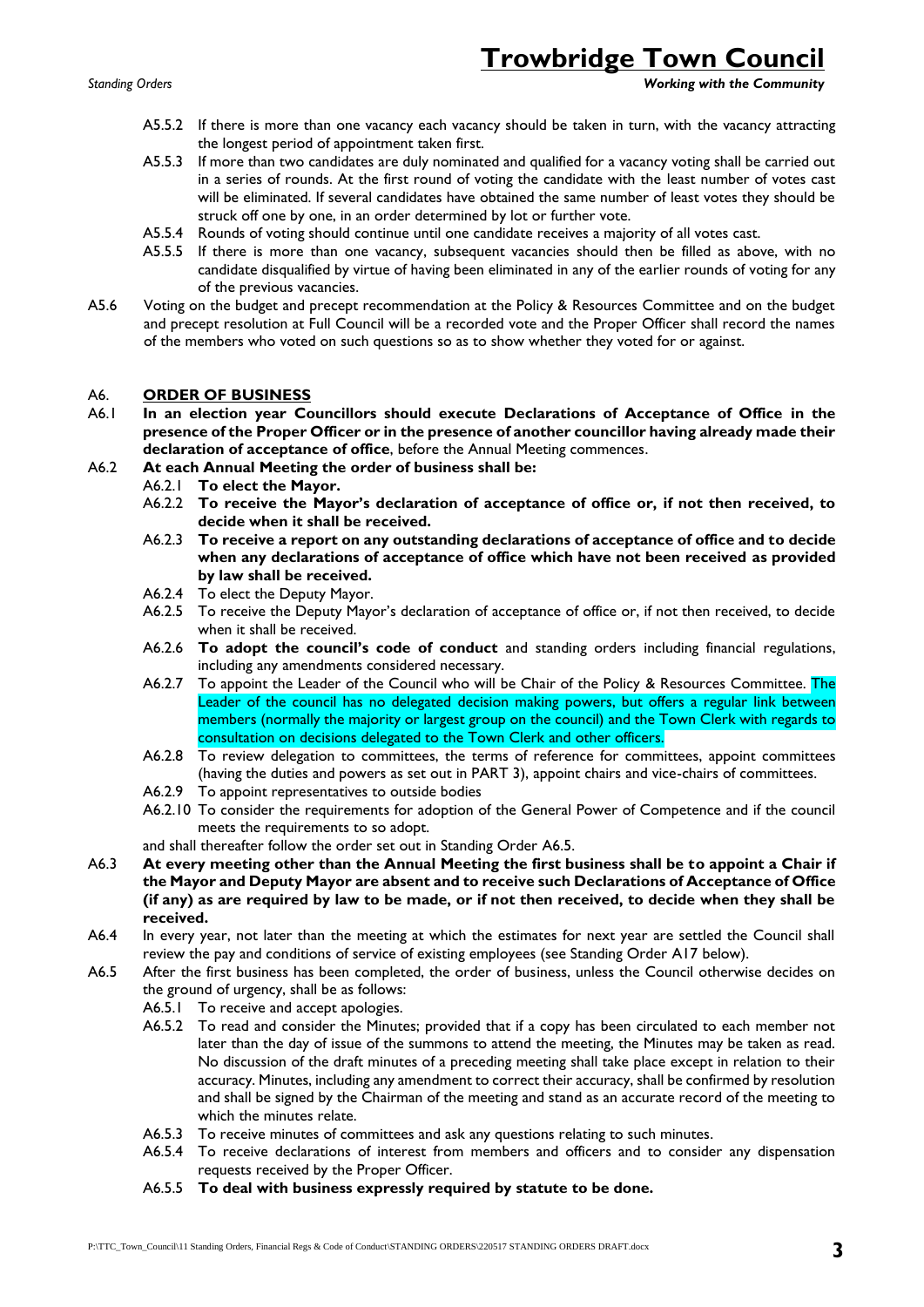*Standing Orders Working with the Community*

- A6.5.6 To dispose of business, if any, remaining as adjourned from the last meeting.
- A6.5.7 To receive such communications as the presiding Chair may wish to lay before the Council.
- A6.5.8 To allow a Public Open Forum, (See SO A7)
- A6.5.9 To receive presentations from others, including youth representatives, Police and Wiltshire Council Members.
- A6.5.10 To answer questions from Councillors. (See SO A14)
- A6.5.11 To receive and consider reports from officers of the Council, provided that if a copy has been circulated to each member no later than the day of issue of the summons to attend the meeting the report forms a part of the agenda.
- A6.5.12 To receive and consider motions or recommendations in the order in which they have been notified.
- A6.5.13 To authorise the sealing of documents.
- A6.5.14 Any other business specified in the summons.
- A6.6 A motion to vary the order of business on the ground of urgency may be proposed by the Chair or by any member and, if proposed by the Chair, may be put to the vote without being seconded and shall be put to the vote without discussion.

#### A7 **PUBLIC PARTICIPATION**

- A7.1 **Meetings shall be open to the public unless their presence is prejudicial to the public interest by reason of the confidential nature of the business to be transacted or for other special reasons. The public's exclusion from part or all of a meeting shall be by a resolution which shall give reasons for the public's exclusion.** viz; 'That; in accordance with the Public Bodies (Admission to Meetings) Act 1960, it would be prejudicial to the public interest by reason of the confidential nature of the business about to be transacted; and therefore the meeting do resolve that the public and press be temporarily excluded and be instructed to withdraw.'
- A7.2 Each meeting of the council, committees or sub-committees will include Open Forum, a period for public participation, allowing members of the public to make representations, answer questions or give evidence relating to the business being transacted at that meeting or on any subject of relevance to the town. If a member of the public wishes to speak the Chair will ask them to give their name and address and to state whether he/she wishes to speak at the Open Forum or at the point at which the agenda item he/she is interested in is due to be considered, indicating that agenda item. The Chair will then confirm to the member of the public whether he/she may speak at the point at which the agenda item is due to be considered, or whether he/she should speak during the Open Forum.
- A7.3 The time designated for Open Forum and for individual contributions is at the discretion of the Chair.
- A7.4 A question asked by a member of the public during a public participation session at a meeting shall not require a response or debate. The Chair may direct that a response to a question posed by a member of the public be referred to a Councillor or to an officer for a written or oral response.
- A7.5 A member of the Council who is not a member or substitute of a committee or sub-committee shall be entitled to attend (but not to vote) at a meeting of the committee or sub-committee only to the same extent as any member of the public. The restrictions imposed upon a member of a committee as to the disclosure of information to the public and press under Standing Order A18 shall apply to a similar extent to non-members attending and speaking.
- A7.6 **The press shall be provided reasonable facilities for the taking of a report of all or part of a meeting at which they are entitled to be present**.
- A7.7 **In accordance with The Openness of Local Government Bodies Regulations 2014; a person may not orally report or comment about a meeting as it takes place if he is present at the meeting but otherwise may:** 
	- **a. film, photograph or make an audio recording of a meeting;**
	- **b. use any other means for enabling persons not present to see or hear proceedings at a meeting as it takes place or later;**
	- **c. report or comment on the proceedings in writing during or after a meeting or orally report or comment after the meeting.**
- A7.8 A person may not edit the film, recording or photographs in a way that could lead to misinterpretation of the proceedings. This includes editing an image or views expressed in a way that may ridicule or show a lack of respect towards those being photographed, recorded or filmed.
- A7.9 A record of a public participation session at a meeting shall be included in the minutes of that meeting.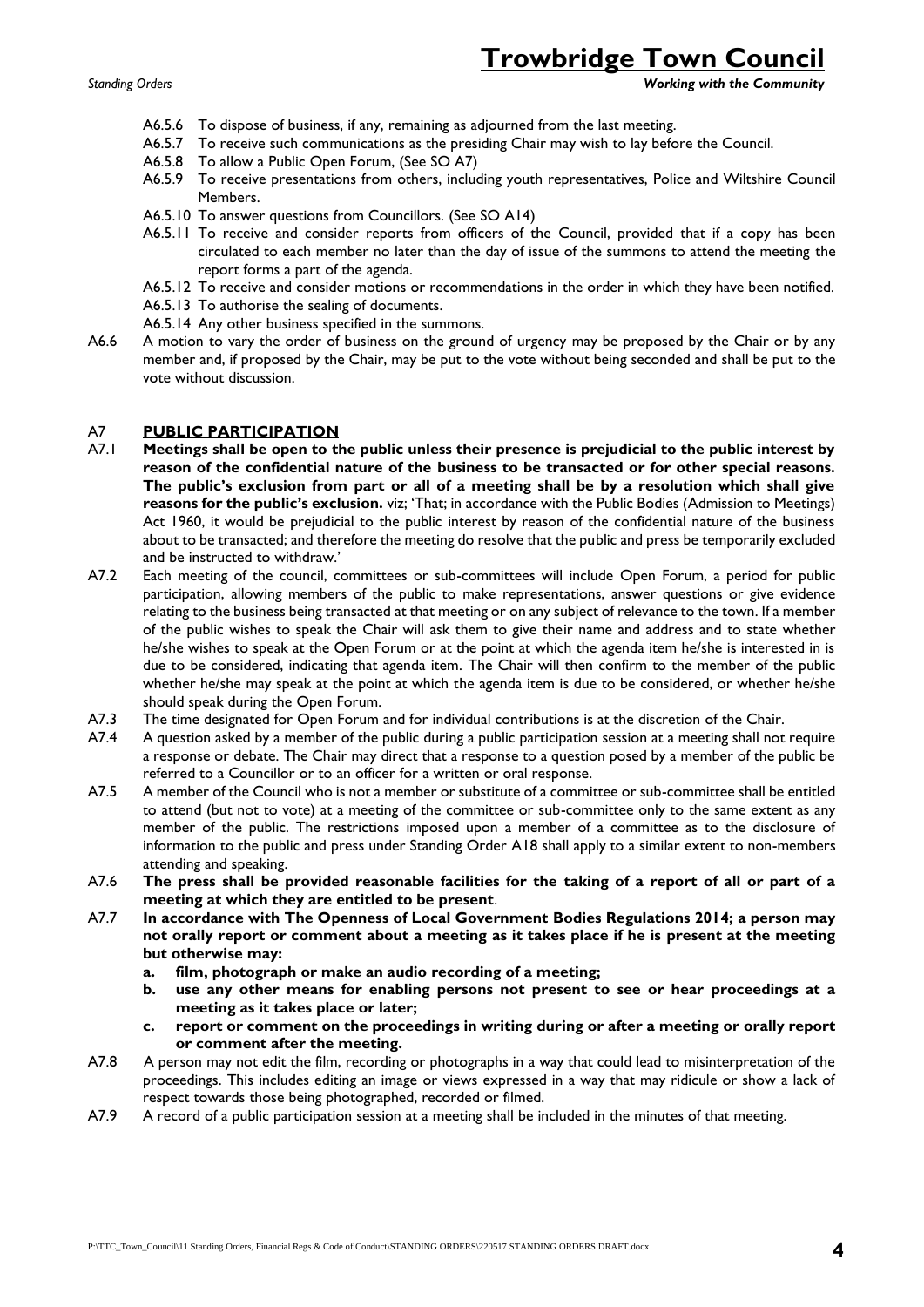*Standing Orders Working with the Community*

#### A8. **MOTIONS NOT REQUIRING NOTICE**

- Motions in respect of the following matters may be moved without written notice to the Proper Officer:
- A8.1 To appoint a person to preside at the meeting.
- A8.2 To approve the absences of members.
- A8.3 To correct an inaccuracy and approve the accuracy of the Minutes of the previous meeting.
- A8.4 To dispose of business, if any, remaining adjourned from the previous meeting.
- A8.5 To alter the order of business on the agenda for reasons of urgency or expediency.
- A8.6 To proceed to the next business on the agenda.
- A8.7 To put a motion to the vote.
- A8.8 To refer by formal delegation a matter to a committee, sub-committee or an officer.
- A8.9 To appoint or dissolve a committee, a sub-committee, receive nominations or appoint members thereto.
- A8.10 To note the minutes of a committee or sub-committee.
- A8.11 To consider a report and/or any recommendations made by a committee, sub-committee, officer, professional expert, advisor or consultant.
- A8.12 To authorise legal deeds to be sealed by the Council's common seal and witnessed.
- A8.13 To amend a motion.
- A8.14 To give leave to withdraw a motion or an amendment.
- A8.15 To defer consideration of a motion
- A8.16 To exclude the public and press (See SO A7.1)
- A8.17 To not-hear or eject from the meeting a person for disorderly conduct. (See SO A11).
- A8.18 To require a written report
- A8.19 To extend the time-limits for speaking
- A8.20 To give the consent of the Council where such consent is required by these Standing Orders.
- A8.21 **To suspend any Standing Order except those which are mandatory by law (See SO A22).**
- A8.22 To temporarily suspend, close or adjourn the meeting.
- A8.23 To appoint representatives to outside bodies and to make arrangements for those representatives to report back the activities of outside bodies.
- A8.24 To answer questions from councillors.

#### A9. **MOTIONS REQUIRING NOTICE**

- A9.1 Except as provided by these Standing Orders, no motion may be moved unless the business to which it relates has been put on the Agenda by the Proper Officer or the mover has given notice in writing of its terms and has delivered the notice to the Proper Officer at least seven clear days before the next meeting. Clear days do not include the day of the notice or the day of the meeting, a Saturday, a Sunday, a day of the Christmas break, a day of the Easter break or of a bank holiday or a day appointed for public thanksgiving or mourning.
- A9.2 The Proper Officer may, before including a motion in the agenda, correct obvious grammatical or typographical errors in the wording of the motion.
- A9.3 If the Proper Officer considers the wording of a motion received is not clear in meaning, the motion shall be rejected until the mover of the motion resubmits it in writing to the Proper Officer in clear and certain language at least seven clear days before the meeting.
- A9.4 If the wording or nature of a proposed motion is considered unlawful or improper, the Proper Officer shall consult with the Chair of the forthcoming meeting or, as the case may be, the Councillors who have convened the meeting, to consider whether the motion shall be included in the agenda or rejected.
- A9.5 The decision of the Proper Officer as to whether or not to include the motion in the agenda shall be final.
- A9.6 Every motion received shall be duly recorded and if rejected will include a note by the Proper Officer giving reasons for it's the record shall be open to inspection by all councillors.
- A9.7 The Proper Officer shall set out in the summons for every meeting all notices of motion or recommendation properly given in the order in which they have been received, unless the member giving a notice of motion has stated in writing that he/she intends to move it at some later meeting or that he/she withdraws it.
- A9.8 If a motion or recommendation specified in the summons is not moved, either by the member who gave notice of it or by any other member, it shall, unless postponed by the Council, be treated as withdrawn and shall not be moved without fresh notice.
- A9.9 If the subject matter of a motion comes within the province of a committee of the Council, it shall, upon being moved and seconded, stand referred without discussion, to such committee or to such other committee or officer as the Council may determine for report; provided that the Chair, if he/she considers it to be a matter of urgency, may allow it to be dealt with at the meeting at which it was moved.
- A9.10 Every motion, recommendation and resolution shall relate to the Council's statutory functions, powers and lawful obligations or shall relate to an issue which specifically affects the Council's area or its residents.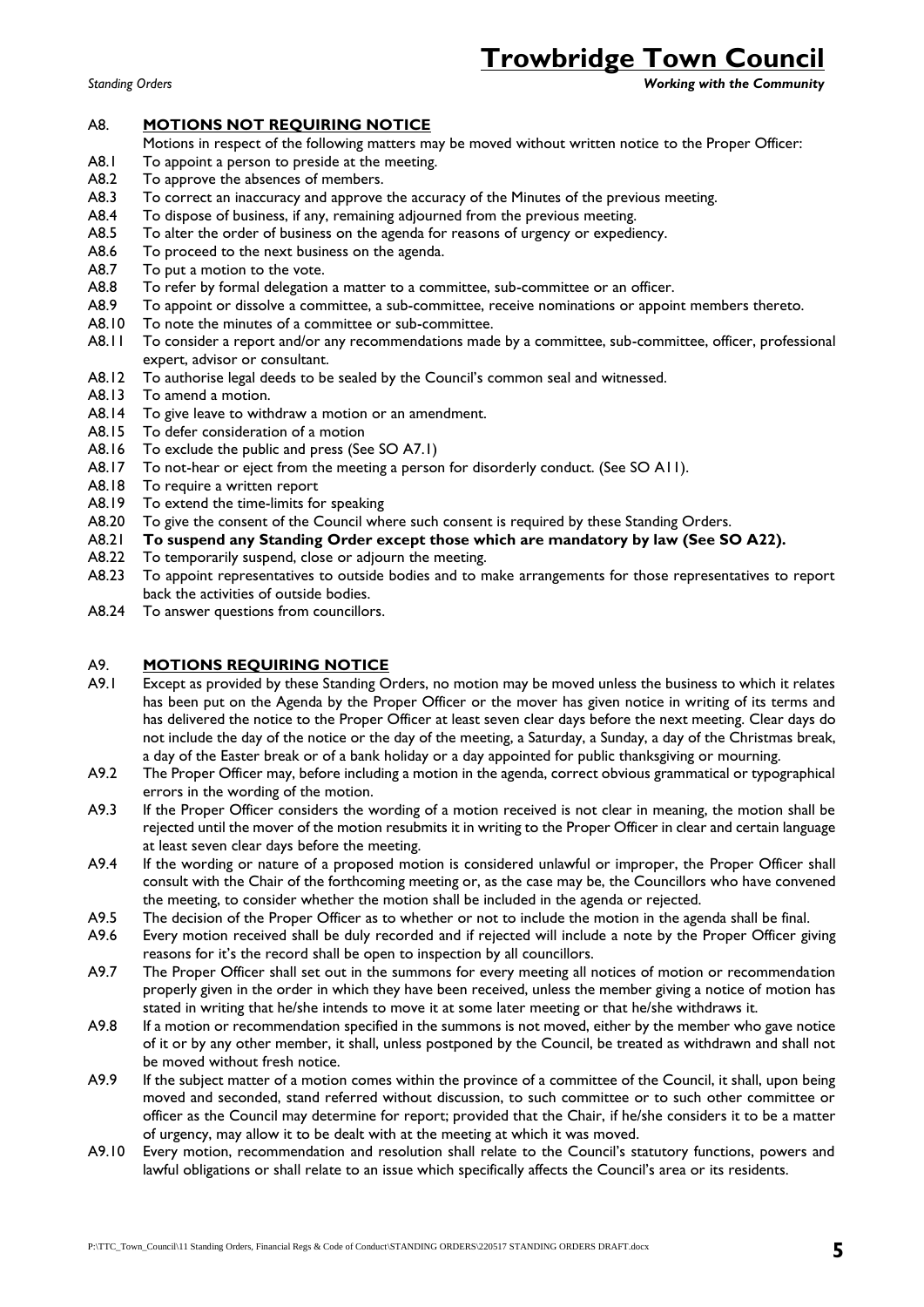*Standing Orders Working with the Community*

#### A10. **RULES OF DEBATE**

- A10.1 Motions included in an agenda shall be considered in the order that they appear on the agenda unless the order is changed at the discretion of the chair of the meeting.
- A10.2 A motion (including an amendment) shall not be considered unless it has been proposed and seconded, and unless proper notice has already been given, it shall, if required by the chair of the meeting, be reduced to writing and communicated to the chair before it is further considered.
- A10.3 A member may, with the consent of her/his seconder move amendments to her/his motion.
- A10.4 An amendment shall be one of the following:
	- a. To remove one or more words;
	- b. To add one or more words;
	- c. To remove one or more words and to add one or more other words.
- A10.5 An amendment shall not have the effect of rescinding the original motion under consideration.<br>A10.6 A further amendment shall not be moved until the Council has disposed of any amendment pre
- A further amendment shall not be moved until the Council has disposed of any amendment previously moved.
- A10.7 If an amendment is carried, the motion, as amended, shall become the substantive motion in place of the original motion and shall become the motion upon which any further amendment(s) may be moved.
- A10.8 A motion or amendment may be withdrawn by the proposer with the consent of the seconder, and no member may speak upon it after permission has been asked for its withdrawal unless such permission has been refused.
- A10.9 No speech shall exceed five minutes, except by consent of the Council.
- A10.10 A member shall direct his/her speech to the question under discussion or to a personal explanation or to a question of order.
- A10.11 A member, when speaking, shall address the Chair. If two or more members wish to speak, the Chair shall call on one to speak; the other(s) shall then remain silent, unless raising a point of order or in personal explanation.
- A10.12 A member, other than the mover of a motion, shall not, without leave of the Council, speak more than once on any motion except: to move an amendment; to further an amendment; on an amendment; on a point of order; in personal explanation or to move to the vote (see Standing Order A8.7).
- A10.13 The mover of a motion shall have a right to reply immediately before the motion is put to the vote including when the original motion has been amended.
- A10.14 The mover of an amendment shall be entitled to reply immediately before the amendment is put to the vote.
- A10.15 A member exercising a right of reply shall not introduce new subject matter. After the right of reply has been exercised or waived, a vote shall be taken without further discussion.
- A10.16 A member when seconding a motion or amendment may, if he/she then declares his/her intention to do so, reserve his/her speech until a later period of the debate.
- A10.17 If the Chair rises during a debate, all other members shall be seated and silent.
- A10.18 A point of order shall identify the standing order which he/she considers has been breached or specify the irregularity in the meeting he/she is concerned by. A personal explanation shall be confined to some material part of a former speech by him/her which may have been misunderstood.
- A10.19 The ruling of the Chair on a point of order or the admissibility of a personal explanation shall not be discussed.
- A10.20 When a motion is under debate no other motion shall be moved except the following:
	- A10.20.1 To amend the motion
		- A10.20.2 To proceed to the next business.
		- A10.20.3 To adjourn the debate.
		- A10.20.4 To put the motion to the vote.
		- A10.20.5 To ask a person to be silent or for him/her to leave the meeting.
		- A10.20.6 To refer a motion to a committee or to the Council, as appropriate for consideration.
		- A10.20.7 To exclude the public and press.
		- A10.20.8 To adjourn the meeting.
	- A10.20.9 To suspend any standing order, except those which reflect mandatory statutory requirements.
- A10.21 At the end of any speech a member may, without comment, move "that the motion be put to the vote", "that the debate be now adjourned" or "that the Council does now adjourn". If such a motion is seconded and if the Chair is of the opinion that the question before the Council has been sufficiently debated (but not otherwise), he/she shall forthwith put that motion. If the motion "that the motion be put to the vote" is carried, he/she shall call upon the mover to exercise or waive his/her right of reply and shall put the question immediately after that right has been exercised or waived. The adjournment of a debate or of the Council shall not prejudice the mover's right of reply at the resumption.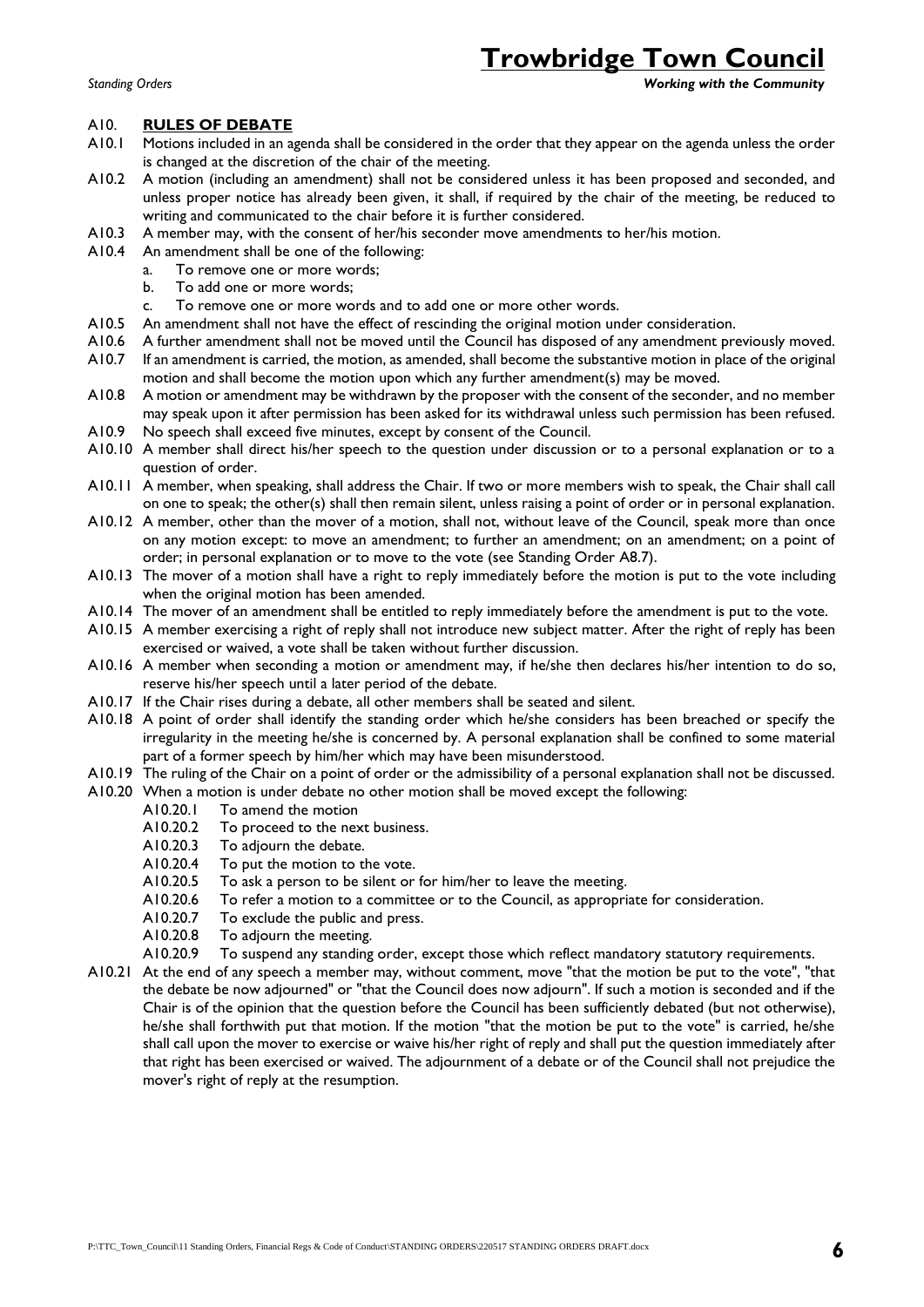#### *Standing Orders Working with the Community*

#### A11. **DISORDERLY CONDUCT**

- A11.1 **No person including members shall at a meeting persistently disregard the ruling of the Chair, wilfully obstruct business, or behave irregularly, offensively, improperly or if a member, in such a manner as to bring the Council into disrepute.**
- A11.2 If, in the opinion of the Chair, a person has acted in a manner contrary to that required, the Chair shall express that opinion to the Council and thereafter any member may move that the person named be no longer heard or that the person named do leave the meeting, and the resolution, if seconded, shall be put forthwith and without discussion.
- A11.3 If either of the resolutions mentioned in Standing Order A11.2 is disobeyed, the Chair may suspend the meeting or take such further steps as may reasonably be necessary to enforce them.

#### A12. **DECLARATIONS OF INTEREST & DISPENSATION REQUESTS**

- A12.1 **If any member is aware that they have a Disclosable Pecuniary Interest in any matter to be considered or being considered at a meeting which has not already been registered then he/she must disclose the interest to the meeting as soon as it becomes apparent, disclosing the existence, and unless it is a Sensitive Interest, the nature of that interest as required.**
- A12.2 **If any member who has declared an interest at any time considers the interest to be a Disclosable Pecuniary Interest** or an interest which if a member of the public with knowledge of the relevant facts would reasonably regard the interest as so significant that it is likely to prejudice consideration or decision making in relation to that matter, **he/she must not participate in any discussion and debate or participate in any vote on the matter unless they have obtained a dispensation** and; may only make a statement of fact about their interest and answer any questions of fact from the Chair of the meeting, relating to the matter, which may assist with consideration of the matter **prior to the commencement of debate and discussion on the matter**; and must leave the room prior to the commencement of such debate and discussion and during voting on the matter in question.
- A12.3 **The Proper Officer shall record the particulars of any notice given by any officer of the Council of an interest in a contract, and the information so recorded shall be available during reasonable hours of the day for the inspection of any member.**
- A12.4 Dispensation requests shall be in writing and submitted to the Proper Officer as soon as possible before the meeting of Full Council at which the dispensation will be considered.
	- A dispensation request shall confirm:
	- a. the description and the nature of the Disclosable Pecuniary Interest or other interest to which the request for the dispensation relates;
	- b. whether the dispensation is required to participate at a meeting in a discussion only or a discussion and a vote
	- c. the date of the meeting or the period (not exceeding four years) for which the dispensation is sought; and d. an explanation as to why the dispensation is sought.
- A12.5 Subject to standing order A12.4 above, dispensations requests shall be considered by the Proper Officer before the meeting or, if this is not possible, at the meeting of the council at which the dispensation is considered.
- A12.6 **A dispensation may be granted if having regard to all relevant circumstances the following applies:**
	- **a. without the dispensation the number of persons prohibited from participating in the particular business would be so great a proportion of the meeting transacting the business as to impede the transaction of the business or**
	- **b. granting the dispensation is in the interests of persons living in the council's area or c. it is otherwise appropriate to grant a dispensation.**

A decision as to whether to grant a dispensation shall be made by the council, and that decision is final.

#### A13. **RESCISSION OF PREVIOUS RESOLUTION**

- A13.1 A resolution (whether affirmative or negative) of the Council shall not be reversed within six months except either by a special motion, the written notice whereof bears the names of at least seven members of the Council or by a motion moved in pursuance of the report or recommendation of a committee.
- A13.2 When a special motion or any other motion moved under A13.1 has been disposed of, no similar resolution may be moved within a further six months.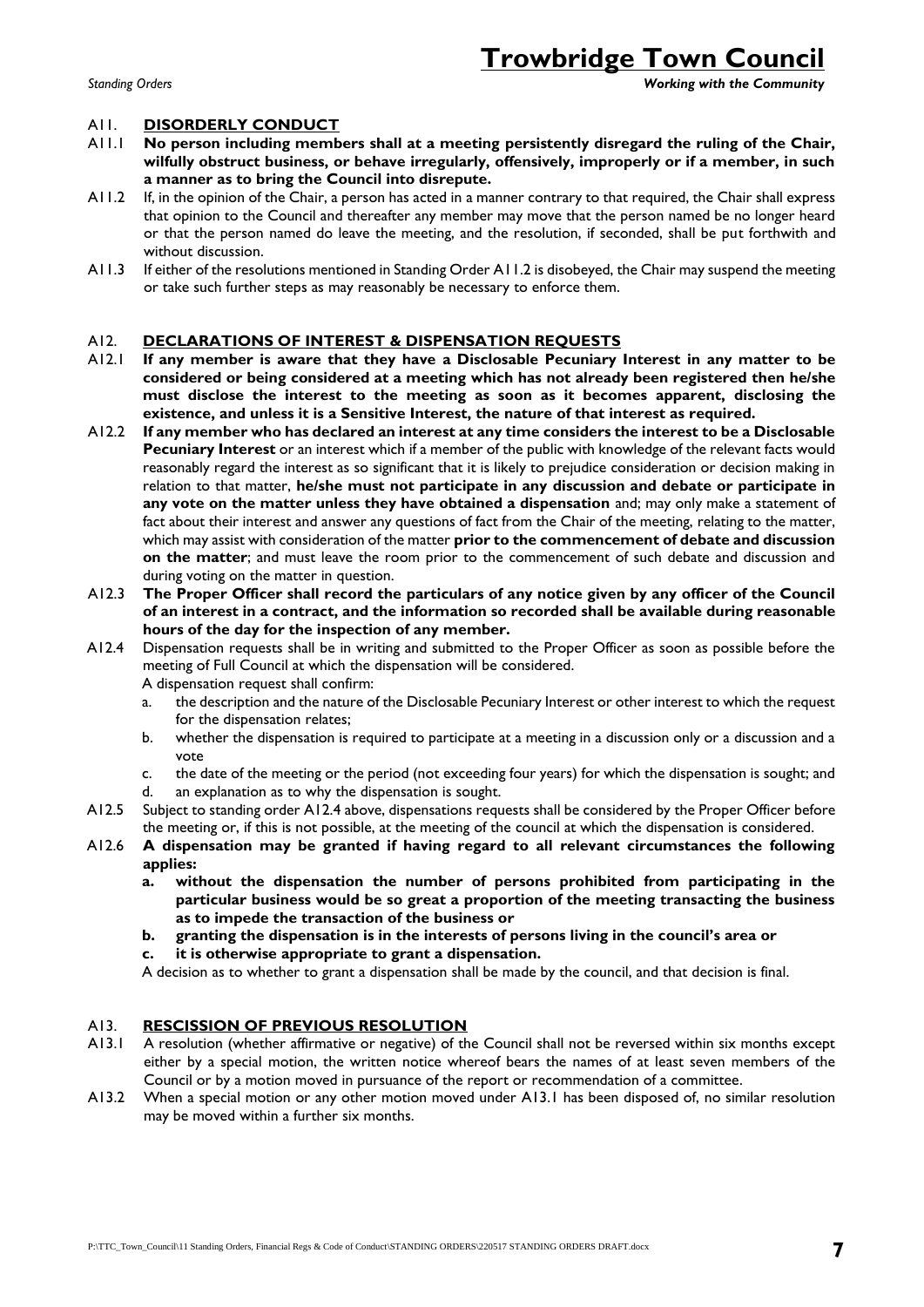*Standing Orders Working with the Community*

### A14. **QUESTIONS**

- A14.1 A member may seek an answer to any question concerning the business of the Council provided seven cleardays' notice of the question has been given to the Proper Officer.
- A14.2 A member, with or without notice, may ask the Chair of a committee any question upon the proceedings of the committee then before the Council if the question is put before the Council's consideration of those proceedings is finished.
- A14.3 Every question shall be put and answered without discussion.
- A14.4 A person to whom a question has been put may decline to answer.

### A15. **COMMITTEES**

- A15.1 The Council shall at the Annual Meeting appoint such Standing Committees as it considers necessary for the execution of the Council's business, confirm the remit of such Committees and confirm the membership of such Committees.
	- A15.1.1 Each Committee shall have such number of members as determined by the Council, in addition to the Leader, who shall be an ex-officio member of every committee. Membership of the committees should allow for proportionality in relation to political representation on the council.
	- A15.1.2 The Committee responsible for financial matters (normally known as the Policy & Resources Committee) shall include the Chairs of all the other Committees.
	- A15.1.3 The members of each committee shall elect a Chair and a Vice Chair who shall hold office until the next annual meeting of the Council, except for the Chair of the Policy and Resources Committee who will be the Leader of the Council, appointed at the Annual Meeting of Council.
	- A15.1.4 Committees are empowered to make decisions in accordance with 'The Powers and Duties of Council, Committees and Sub-Committees' continued in part 3.
- A15.2 Substituted members are allowed and they will have all the powers and duties of the member of the committee who has been replaced.
- A15.3 For the avoidance of doubt, substituted members may attend meetings in that capacity only; to take the place of the member for whom they have been substituted, where the other member will not be in attendance at the committee meeting for the whole of the meeting, that their apology for non-attendance at the whole of the meeting has been recorded at the meeting and that they either represent the same political party as the absent member or the absent member has authorised them as their substitute.
- A15.4 The Council may at any other time appoint such other committees as are necessary, but subject to any statutory provision in that behalf:
	- A15.4.1 shall not appoint any member of a committee so as to hold office later than the next Annual Meeting, and
	- A15.4.2 may appoint persons other than members of the Council to any committee, except the committee responsible for financial matters (normally known as the Policy & Resources Committee) but they may not vote on any matters other than those relating to;
		- **a. the management of land, b. tourism functions, and c. the management of a festival.**
	- A15.4.3 may subject to the provisions of Standing Order A15.1 above at any time dissolve or alter the membership of a committee.
- A15.5 **At every meeting the first business shall be to elect a Chair for the meeting if the Chair and Vice-Chair are absent.** After the first business has been completed the order of business shall be as per Standing Order A6.5 where relevant.
- A15.6 Meetings of committees of the Council shall be held in accordance with the frequency and calendar of meetings approved by the Council from time to time.
- A15.7 The Chair of a committee may request an extraordinary meeting of that committee to be summoned as required by law at any time. If the Chair of a committee does not or refuses to call an extraordinary meeting within seven days of having been requested by to do so by a quarter of the councillors who are members of that committee, those councillors may convene an extraordinary meeting of that committee. The statutory public notice giving the time, venue and agenda for such a meeting must be signed by those councillors.

### A16. **SUB-COMMITTEES**

- A16.1 Every committee may appoint sub-committees for purposes to be specified by the committee.
- A16.2 The Chair and Vice Chair of the committee shall be members of every sub-committee appointed by it unless they signify that they do not wish to serve.
- A16.3 The committee will appoint the members of the sub-committees, but membership of the sub-committee will not necessarily be limited to those who are members of the committee.
- A16.4 Sub-committees will operate in accordance with the Standing Orders which apply to committees.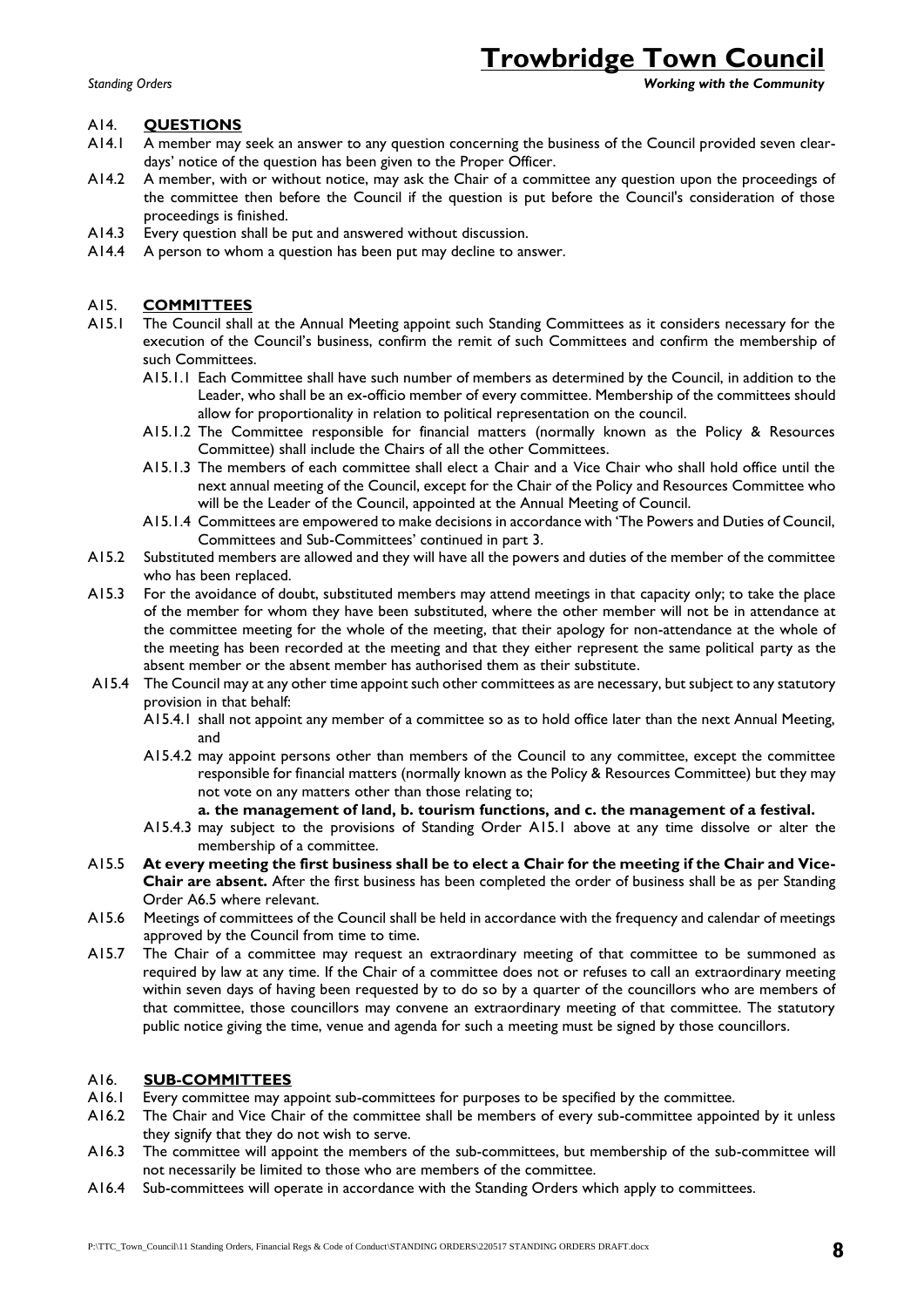*Standing Orders Working with the Community*

### A17. **DISCUSSIONS AND RESOLUTIONS AFFECTING EMPLOYEES OF THE COUNCIL**

If at a meeting there arises any question relating to the appointment, conduct, promotion, dismissal, salary or conditions of service, of any person employed by the Council, it shall not be considered until the Council or committee (as the case may be) has decided whether or not the public shall be excluded. (See Standing Order A18, below). All records relating to employees should be kept securely in accordance with all relevant legislation and only disclosed to line managers and other senior officers in accordance with all relevant legislation.

### A18. **CONFIDENTIAL BUSINESS**

- A18.1 No member of the Council or of any committee or sub-committee shall disclose to any person not a member of the Council any information given in confidence or which they believe, or ought to be aware is of a confidential nature. Any member in breach of the provisions of Standing Order A18.1 may be removed from a committee or sub-committee of the Council, by resolution of the Council.
- A18.2 The contents of any document or report which may be circulated to any member or members of the Council and which is marked "Private and Confidential" shall not be disclosed to any other person or persons. Such documents will usually be on yellow paper. Provided that the Proper Officer, having consulted with the Leader and, where appropriate, with any committee Chair, may agree to disclose the contents of any such document or report or any part thereof at any time when, in her/his opinion, there is no longer any need for the document or report to be treated as private and confidential.
- A18.3 A member may for the purpose of her/his duty as such (but not otherwise), inspect any document in possession of the Council or a committee, and if copies are available shall, on request, be supplied for the like purpose with a copy.
- A18.4 All Minutes kept by the Council and by any committee and sub-committee shall be open for the inspection by any member of the Council. The Minutes of the Council and any committee or sub-committee shall be open to inspection by any elector of the Town without charge, unless they refer to business conducted in the absence of the public and press. In which cases the minutes will record the decisions taken but not the confidential details, which will be kept in a confidential file.

### A19. **UNAUTHORISED ACTIVITIES**

No member of the Council or of any committee or sub-committee shall in the name of or on behalf of the Council inspect any lands or premises, which the Council has a right or duty to inspect or issue orders, instructions or directions unless authorised by resolution to do so by the Council or the relevant committee or sub-committee.

### A20. **CANVASSING OF AND RECOMMENDATIONS BY MEMBERS**

- A20.1 Canvassing of members of the Council or of any committee, directly or indirectly, for any appointment under the Council shall disqualify the candidate for such appointment. The Proper Officer shall disclose the requirements of this Standing Order to every candidate.
- A20.2 A member of the Council or of any committee shall not solicit for any person any appointment under the Council or recommend any person for such appointment or for promotion; but, nevertheless, any such member may give a written testimonial of a candidate's ability, experience or character for submission to the Council with an application for appointment.
- A20.3 If a candidate for any appointment under the Council is to his/her knowledge related to any councillor or the holder of any office under the Council, he/she and the person to whom he/she is related shall disclose the relationship in writing to the Proper Officer. A candidate who fails so to do shall be disqualified for such appointment and if appointed, may be dismissed without notice. The Proper Officer shall report to the Council or to the appropriate committee any such disclosure. Where relationship to a member is disclosed the Standing Orders on declaration of interests of members in contracts and other matters shall apply. The Proper Officer shall disclose the requirements of this Standing Order to every candidate.
- A20.4 Standing Order A20 shall apply to tenders as if the person tendering were a candidate for an appointment.

### A21. **SEALING OF DOCUMENTS**

- A21.1 A legal deed shall not be executed on behalf of the council unless authorised by a resolution.
- A21.2 **Subject to standing order 21.1 above, the council's common seal shall alone be used for sealing a deed required by law. It shall be applied by the Proper Officer in the presence of two councillors who shall sign the deed as witnesses.**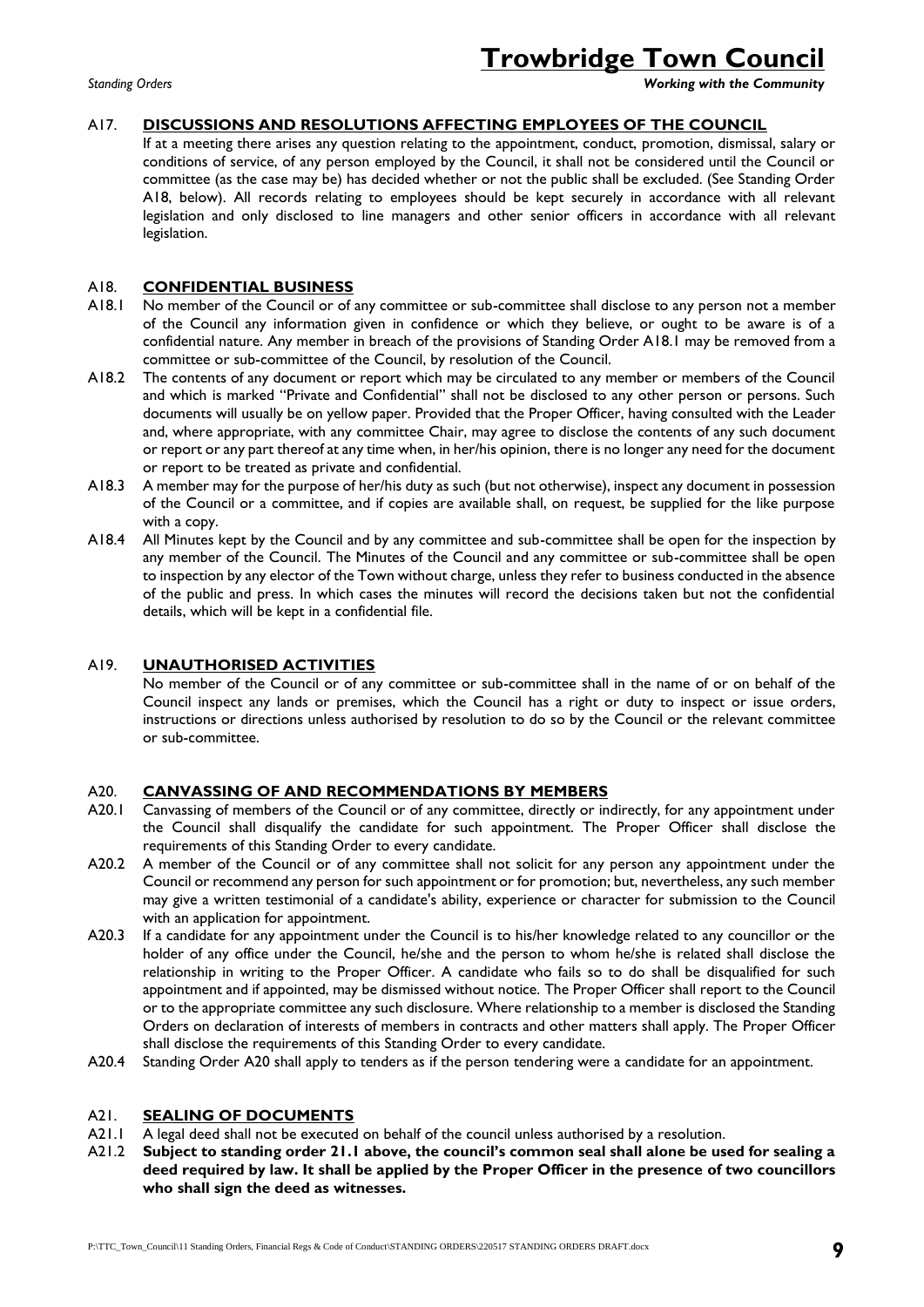*Standing Orders Working with the Community*

#### A22. **VARIATION, REVOCATION AND SUSPENSION OF STANDING ORDERS**

- A22.1 Any or every part of the Standing Orders except those which are mandatory by law and printed in **bold type**  may be suspended by resolution in relation to any specific item of business.
- A22.2 A motion permanently to add, vary or revoke a Standing Order other than at the Annual Council Meeting shall when proposed and seconded, stand adjourned without discussion to the next ordinary meeting of the Council, except that a recommendation of the Policy & Resources Committee, permanently to add, vary or revoke a Standing Order, shall, if adopted by the Council, have immediate effect.

#### A23. **LIAISON WITH WILTSHIRE COUNCILLORS**

- A23.1 A copy of the Agenda for each meeting shall be sent, together with an invitation to attend, to the Wiltshire Councillors for the appropriate electoral divisions covering the town.
- A23.2 Unless the Council otherwise orders, a copy of each communication ordered to be sent to Wiltshire Council shall be transmitted to the Wiltshire Councillors for the appropriate electoral divisions as the case may apply.

#### A24. **STANDING ORDERS TO BE GIVEN TO MEMBERS**

A printed copy of Standing Orders shall be given to each member by the Proper Officer upon delivery to him/her of the member's declaration of acceptance of office.

#### A25. **CODE OF CONDUCT**

- A25.1 All councillors and non-councillors with voting rights shall observe the code of conduct adopted by the council.
- A25.2 If the Proper Officer receives a complaint that a councillor or non-councillor with voting rights has breached the council's code of conduct the Proper Officer will refer the complaint to the Monitoring Officer of Wiltshire Council.
- A25.3 Where the notification in standing order A25.2 above relates to a complaint made by the Proper Officer, the Proper Officer shall notify the Mayor of this fact, and the Mayor shall nominate another staff member to assume the duties of the Proper Officer in relation to the complaint until it has been determined and the council has agreed what action, if any, to take.
- A25.4 If the Proper Officer considers that there are staff, employment and legal issues related to the complaint then, in addition to reporting the complaint to the Monitoring Officer, the Proper Officer will, subject to standing order A18 above, include a report of the matter on the agenda for the first available full council meeting.
- A25.5 At meetings of the Council when a complaint is considered, referred to in A25.4 above, the council may impose limitations on the councillor such as removal from committees and restrictions on attending the council offices, pending further investigation by the Monitoring Officer of Wiltshire Council.
- A25.6 The council may:
	- a. provide information or evidence where such disclosure is necessary to progress an investigation of the complaint or is required by law; or
	- b. seek information relevant to the complaint from the person or body with statutory responsibility for investigation of the matter;
- A25.7 Upon notification by Wiltshire Council that a councillor or non-councillor with voting rights has breached the council's code of conduct, the council shall receive the decision, shall ensure any sanctions imposed are put in place and shall lift any limitations the council has imposed.
- A25.8 Any limitations imposed by the council will be reconsidered at the first meeting of council following the ordinary elections where a formal investigation is ongoing and the councillor has been re-elected.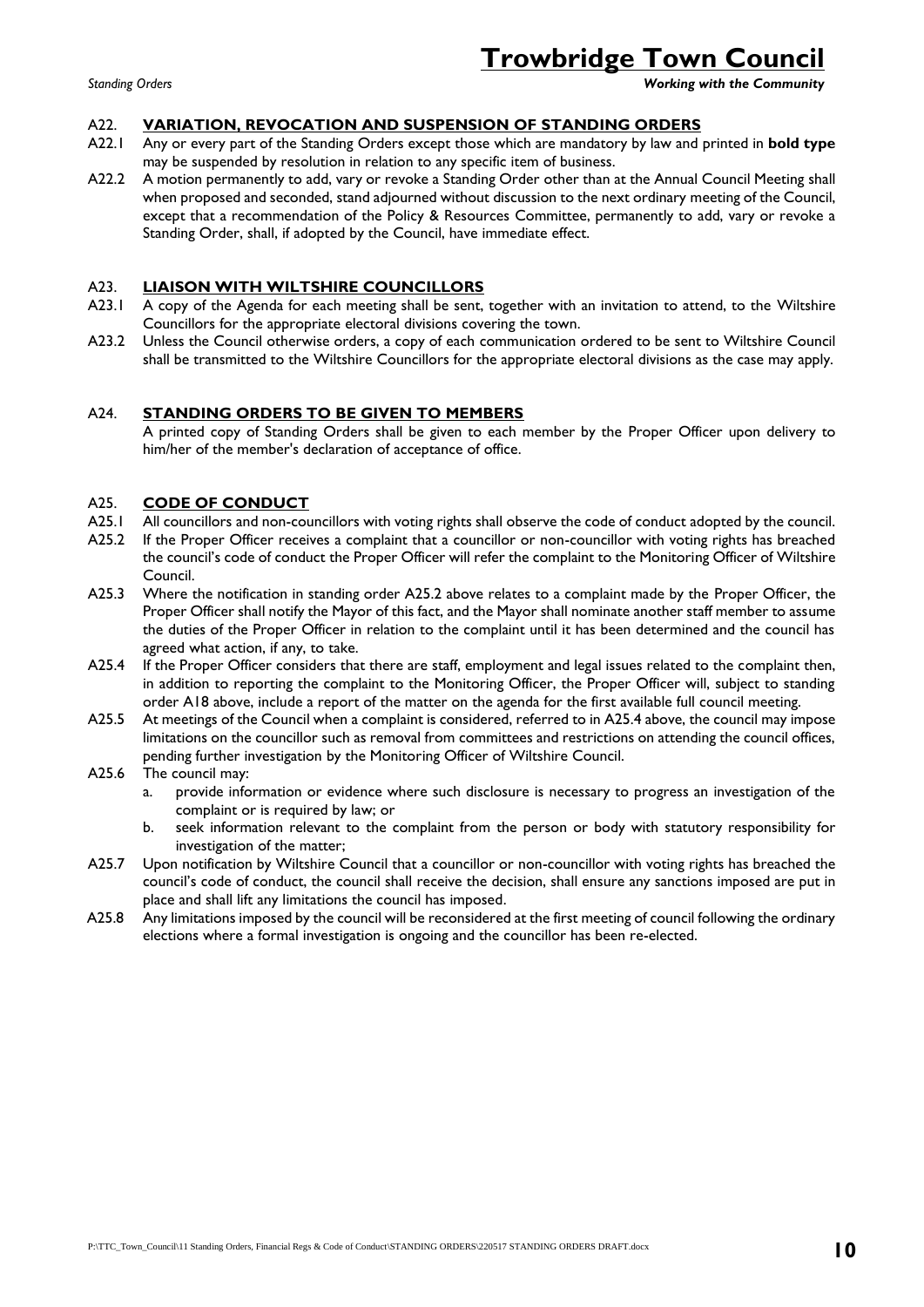*Standing Orders Working with the Community*

### **STANDING ORDERS - PART 2: [FINANCIAL REGULATIONS](../FINANCIAL%20REGULATIONS/210518%20%20Financial%20Regulations%20adopted%20180521.docx)**

**Filed separately**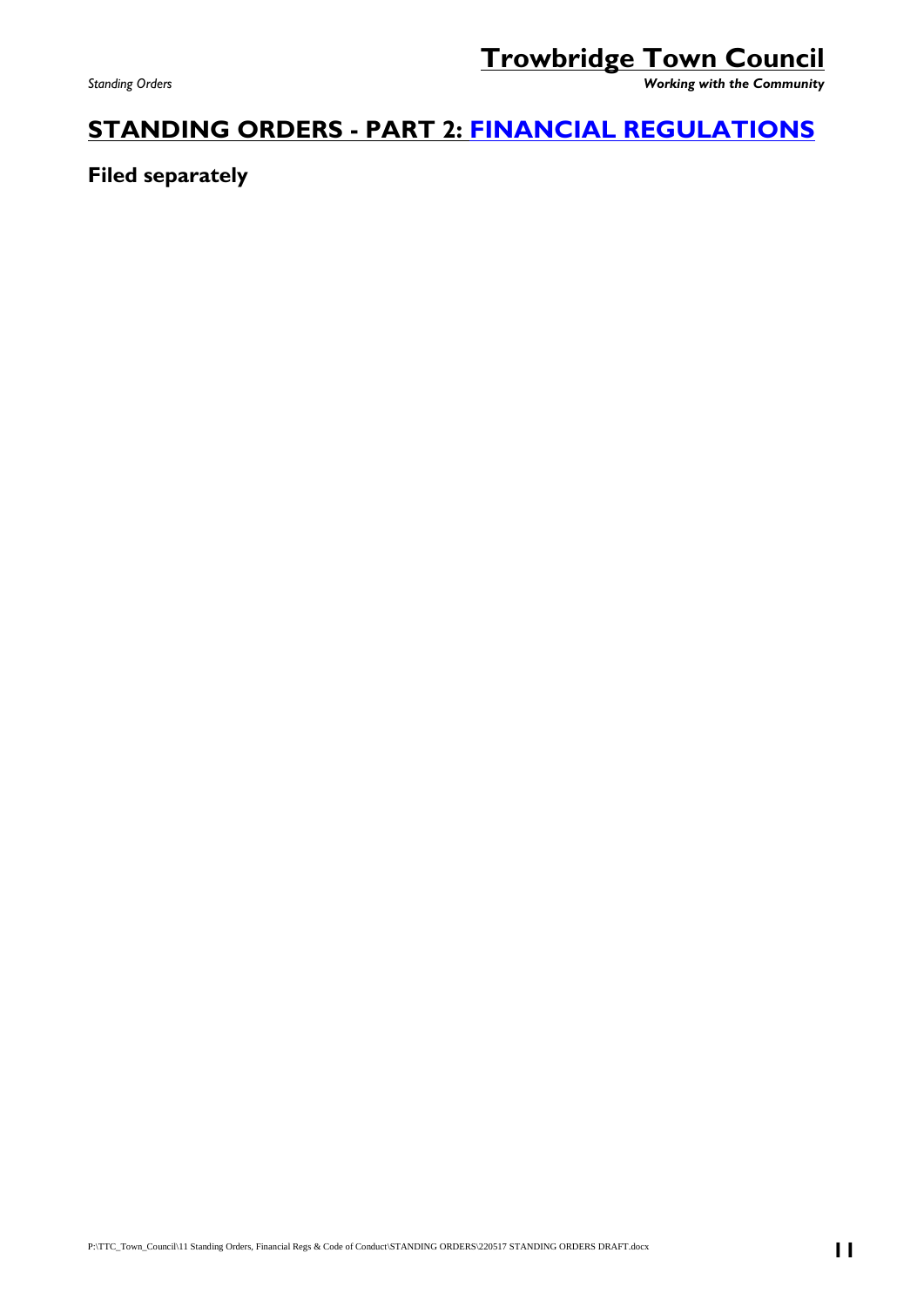*Standing Orders Working with the Community*

## **STANDING ORDERS - PART 3: POWERS AND DUTIES OF THE COUNCIL, COMMITTEES AND SUB-COMMITTEES**

### C1. **COUNCIL**

- C1.1 The following matters shall be reserved for decision by the Council itself.
	- C1.1.1 Agreeing and setting the Council Strategy, Aims and Objectives.
		- C1.1.2 **Agreeing and setting the Precept.**
		- C1.1.3 **Borrowing money.**
		- C1.1.4 Making, amending or revoking Standing Orders, including Financial Regulations, the Powers and Duties of the Council, its Committees and Sub-Committees, the Proper Officer Provisions and the Delegation to Officers.
		- C1.1.5 **Making, amending or revoking Bye-laws.**
		- C1.1.6 Making of orders under any statutory powers.
		- C1.1.7 Important matters of principle or policy which have been referred directly by committees or officers.
		- C1.1.8 Prosecution or defence in a court of law.
		- C1.1.9 **The approval of a Lottery Scheme.**
		- C1.1.10 **To appoint the Proper Officer and Responsible Financial Officer of the Council.**
		- C1.1.11 Nomination or appointment of representatives of the Council, on another authority, organisation or body.
		- C1.1.12 New undertakings.
		- C1.1.13 Nominations or appointment of representatives of the Council at any inquiry on matters affecting the Town, excluding those specific to a committee.

### C2. **COMMITTEES AND SUB-COMMITTEES**

Subject to further provisions of these Powers and Duties, Committees shall be empowered to exercise and perform on behalf of and in the name of and without further reference to the Council, all powers and duties of the Council in relation to:

- C2.1 The matters specified, for Committees in their respective powers and duties, or for Sub-Committees, in their respective minute of appointment or other minute defining their powers.
- C2.2 Those matters which naturally fall within their jurisdiction as indicated by their respective titles and which are not contained in the duties and powers of any other Committee.
- C2.3 Any other matter which may be delegated to it by the Council from time to time.
- C2.4 The acts of Committees and Sub-Committees shall be in accordance with the Standing Orders (including the Financial Regulations and Powers and Duties of the Council, its Committees and Sub-Committees, Proper Officer Provisions and Delegation to Officers) and, where applicable, other rules, regulations, schemes, statutes, Byelaws or orders made and with any directions given by the Council from time to time.
- C2.5 Whilst not exhaustive, the attached Schedules give examples of the matters delegated to the Committees of the Council, in accordance with the above.

### C3. **REMIT OF THE MUSUEM COMMITTEE**

- C3.1 The Committee shall be empowered to exercise and perform on behalf of the Council, all powers and duties of the Council in relation to the matters listed below, which are not exhaustive:
	- C3.1.1 Oversee the management and operation of the Trowbridge Museum.
	- C3.1.2 Ensure the recording and safe keeping of the collection to meet the standards laid down by the museum's accreditation authority.
	- C3.1.3 Oversee the provision of an Education Service including term time and holiday period activities and community arts and heritage activities.
	- C3.1.4 Agree a series of temporary exhibitions aimed at encouraging visitors.
	- C3.1.5 Ensure reasonable access to the collection whether in the gallery or archive.
	- C3.1.6 Oversee the digitisation of the collection to make it more accessible via the internet.
	- C3.1.7 Facilitate the encouragement of the Friends of Trowbridge Museum to provide volunteers, fundraising and other services.
	- C3.1.8 Oversee links with Wiltshire Council's Museum Service in relation to these activities.
	- C3.1.9 Provide for Emergency Procedures and Disaster Plan for the Museum.
	- C3.1.10 In relation to all activities, that issues relating to Health & Safety are risk assessed and appropriately prioritised.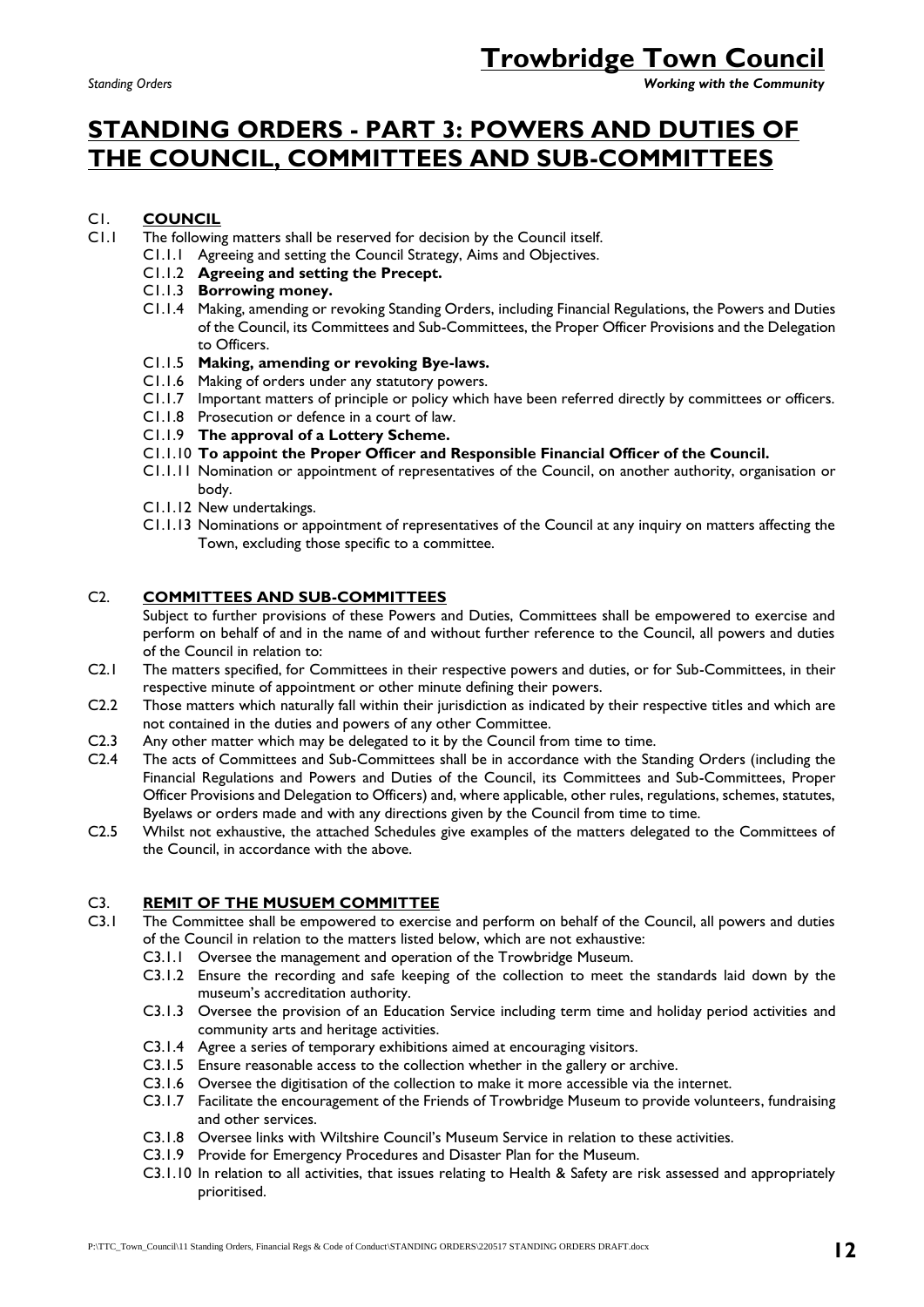*Standing Orders Working with the Community*

- C3.1.11 Develop and coordinate relationships with other cultural providers including but not limited to Cloth Road Arts Week, Trowbridge Town Hall Arts and Drawing Projects @ Bridge House.
- C3.1.12 Ensure town-wide tourism activity is encouraged and that a range of tourism related facilities and services are provided at the TIC to the public including residents and visitors in conjunction with the service manager.
- C3.1.13 Work with the Civic Society to preserve and enhance the town's historic buildings.
- C3.1.14 To bring forward proposals for the ongoing development of these services.
- C3.1.15 To deliver specific aims of the Council Strategy.
- C3.1.16 Work with others to manage an annual heritage event or series of events.
- C3.2 The Committee may appoint Sub-Committees and may delegate any of its powers to sub-committees.
- C3.3 The Committee is empowered to incur expenditure where it has an allocated budget provision.

### C4. **REMIT OF THE LEISURE & INFORMATION SERVICES COMMITTEE**

- C4.1 The Committee shall be empowered to exercise and perform on behalf of the Council, all powers and duties of the Council in relation to the matters listed, which are not exhaustive.
	- C4.1.1 Provision of Active Trowbridge sports coaching with schools and other community leisure activities including a Summer holiday road-show for young people.
	- C4.1.2 Contribute to the development of Playing Fields and Changing Rooms including Hard-play areas, Children's Play areas, BMX Track, Skatepark and other sporting facilities.
	- C4.1.3 Events such as Annual Active Festival specifically aimed at young people's activities.
	- C4.1.4 Work in partnership with TCAF and others providing services for young people and those funded from the Local Youth Network of the Area Board to provide additional services for young people in the town.
	- C4.1.5 Provision of a comprehensive reception and information service through the Trowbridge Information Centre, council web-sites, social media and print media.
	- C4.1.6 Coordinate marketing and promotional activities on behalf of the council, including brochures, advertising and the Discover Trowbridge magazine and the relationship with Visit Wiltshire.
	- C4.1.7 To support the management of facilities at Studley Green Community Centre, Seymour Hub & Cabin and the recreational facilities at Doric Park, Studley Green and Woodmarsh.
	- C4.1.8 Support those organising events in the town with infrastructure, health & safety and other technical support including Weavers' Market, Carnival and Apple Festival.
	- C4.1.9 Support the council's own events including Christmas Lights and Pancake race.
	- C4.1.10 All aspects of licensing for Town council activities.
	- C4.1.11 In relation to all activities performed by the Committee, that issues relating to Health & Safety are risk assessed and appropriately prioritised.
	- C4.1.12 To bring forward proposals for the ongoing development of these services.
	- C4.1.13 To deliver specific aims of the Council Strategy.
- C4.2 The Committee can appoint Sub-Committees and can delegate any of its powers to sub-committees.
- C4.3 The Committee is empowered to incur expenditure where it has allocated budget provision.

### C5. **REMIT OF THE TOWN DEVELOPMENT COMMITTEE**

- C5.1 The Committee shall be empowered to exercise and perform on behalf of the Council, all powers and duties of the Council in relation to the matters listed, which are not exhaustive.
	- C5.1.1 Make observations, to the Planning Authority on all planning applications relating to locations in the Town and significant applications relating to locations close to the town. Every planning application notified to the Council shall be recorded in the Minutes.
	- C5.1.2 Respond if appropriate to all other regulatory matters consulted on by other authorities including street closures and licensing matters.
	- C5.1.3 Consider nominations for an annual Town Enhancement Award.
	- C3.1.4 To deliver specific aims of the Council Strategy.
	- C3.1.5 To consider Highway improvement proposals for approval and forwarding to Wiltshire Council.
- C5.2 The Committee can appoint Sub-Committees and can delegate any of its powers to sub-committees.
- C5.3 The Committee is empowered to incur expenditure if it has an allocated budget provision.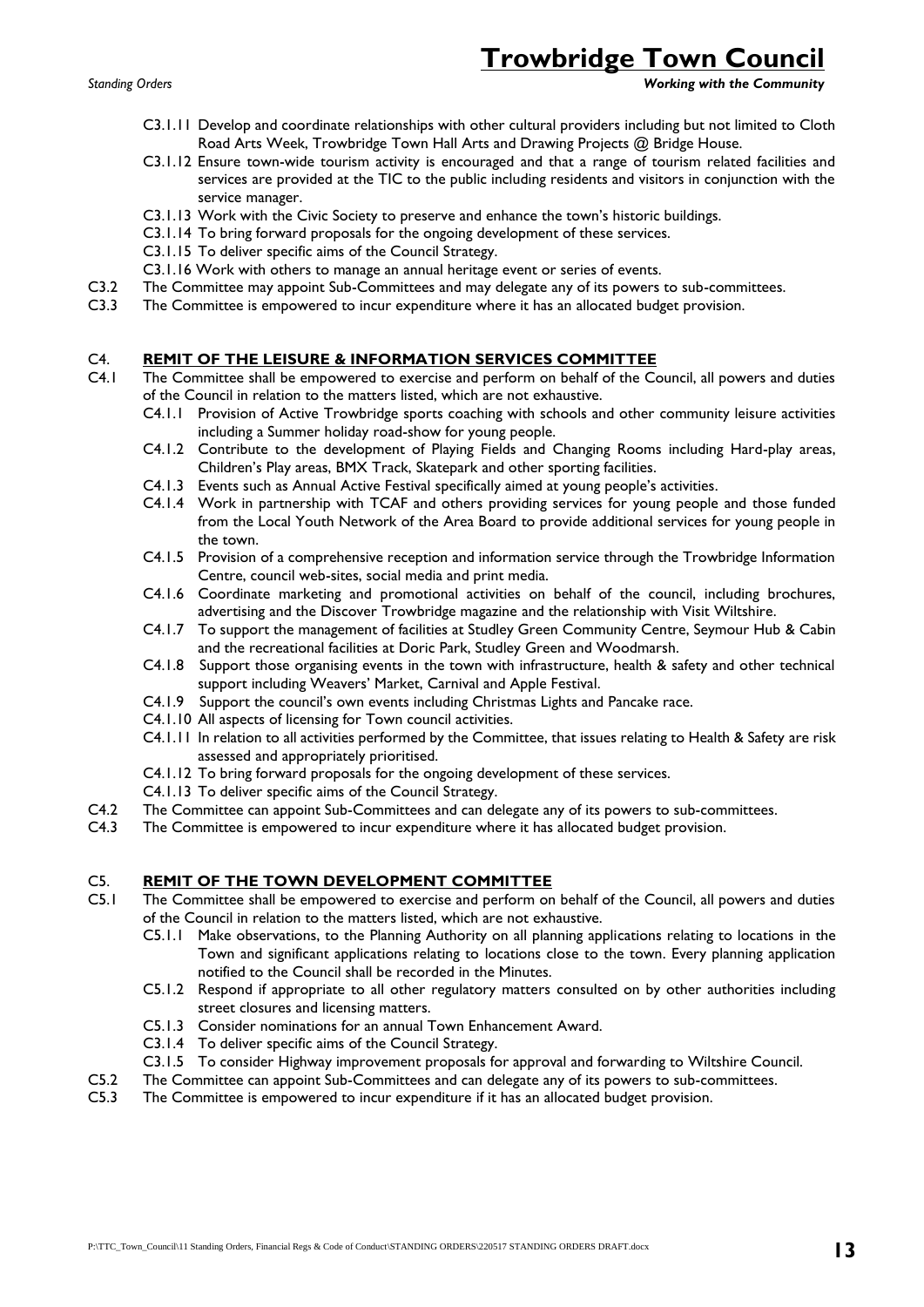*Standing Orders Working with the Community*

#### C6. **REMIT OF THE POLICY & RESOURCES COMMITTEE**

- C6.1 The Committee shall be empowered to exercise and perform on behalf of the Council, all powers and duties of the Council in relation to the matters listed, which are not exhaustive.
	- C6.1.1 The democratic process.
	- C6.1.2 To respond to consultations or projects generated by other organisations, unless the nature of the consultation falls within the operational remit of other committees.
	- C6.1.3 Development of a neighbourhood plans for the area if appropriate.
	- C6.1.4 Involvement in Transforming Trowbridge and other organisations working in partnership to develop the economy of Trowbridge.
	- C6.1.5 Civic Events, civic regalia, flags and the Town Crest.
	- C6.1.6 Committee and Member Services.
	- C6.1.7 Legal Services.
	- C6.1.8 Financial procedures, including the approval of payments and receipts, Internal and External Audit and committee budgets.
	- C6.1.9 Distribution of grants.
	- C6.1.10 Personnel services and central management, including Investors In People and Training.
	- C6.1.11 Policy development.
	- C6.1.12 Initiation of significant projects identified through the Council's Strategy.
	- C6.1.13 Business Risk Assessment and Insurances.
	- C6.1.14 Review the performance of the Town Clerk.
	- C6.1.15 In relation to all activities performed by the Committee, that issues relating to Health & Safety are risk assessed and appropriately prioritised.
	- C6.1.16 Emergency Procedure and Disaster Plan for the Council.
	- C6.1.17 To bring forward proposals for the ongoing development of these services on behalf of the Town Council.
	- C6.1.18 To deliver specific aims of the Council Strategy.
- C6.2 The Committee can appoint Sub-Committees and can delegate any of its powers to sub-committees.
- C6.3 The Committee is empowered to incur expenditure where it has allocated budget provision.
- C6.4 The Civic Board will report to the Policy & Resources Committee and will be consulted on all issues relating to the operation of the Civic Centre and activities at the Civic Centre, in relation to the matters listed, which are not exhaustive.
	- C7.1.1 Overseeing the management of the Civic Centre and Longfield Community Centre
	- C7.1.2 Promotion of the services and events at the properties organised by the Town Council.
	- C7.1.3 Service charges for use of the facilities and sales.

#### C7. **REMIT OF THE NEIGHBOURHOOD SERVICES COMMITTEE**

- C7.1 The Committee shall be empowered to exercise and perform on behalf of the Council, all powers and duties of the Council in relation to the matters listed, which are not exhaustive.
	- C7.1.1 Management of the Town Park
	- C7.1.2 Management of the town council's support to street cleansing and coordination with the Parish Steward Scheme.
	- C7.1.3 Management of the Community Services provide in partnership with the Probation Service.
	- C7.1.4 Management of the Grounds Maintenance Contracts.
	- C7.1.5 Support for Trowbridge Volunteer Gardeners, the Friends of Biss Meadows and other organisations seeking to deliver environmental improvement for the town.
	- C7.1.6 Maintenance of all of the Town Council's neighbourhood assets, including play areas, bus shelter, benches, litter bins and allotments etc.
	- C7.1.7 Approve contributions toward highway improvements and other projects requested by Wiltshire Council.
	- C5.1.8 Issues relating to the provision of public transport services, development of transport and other environmental matters including liaison with Wiltshire Council's Community Area Transport Group (CATG) and with reports made through the MyWiltshire app.
	- C7.1.9 In relation to all activities performed by the Committee, that issues relating to Health & Safety are risk assessed and appropriately prioritised
	- C7.1.10 To bring forward proposals for the ongoing development of these services on behalf of the Town Council and to oversee the management of any such developments as are undertaken.
	- C7.1.11 To deliver specific aims of the Council Strategy.
- C7.2 The Committee can appoint Sub-Committees and can delegate any of its powers to sub-committees.
- C7.3 The Committee is empowered to incur expenditure where it has allocated budget provision.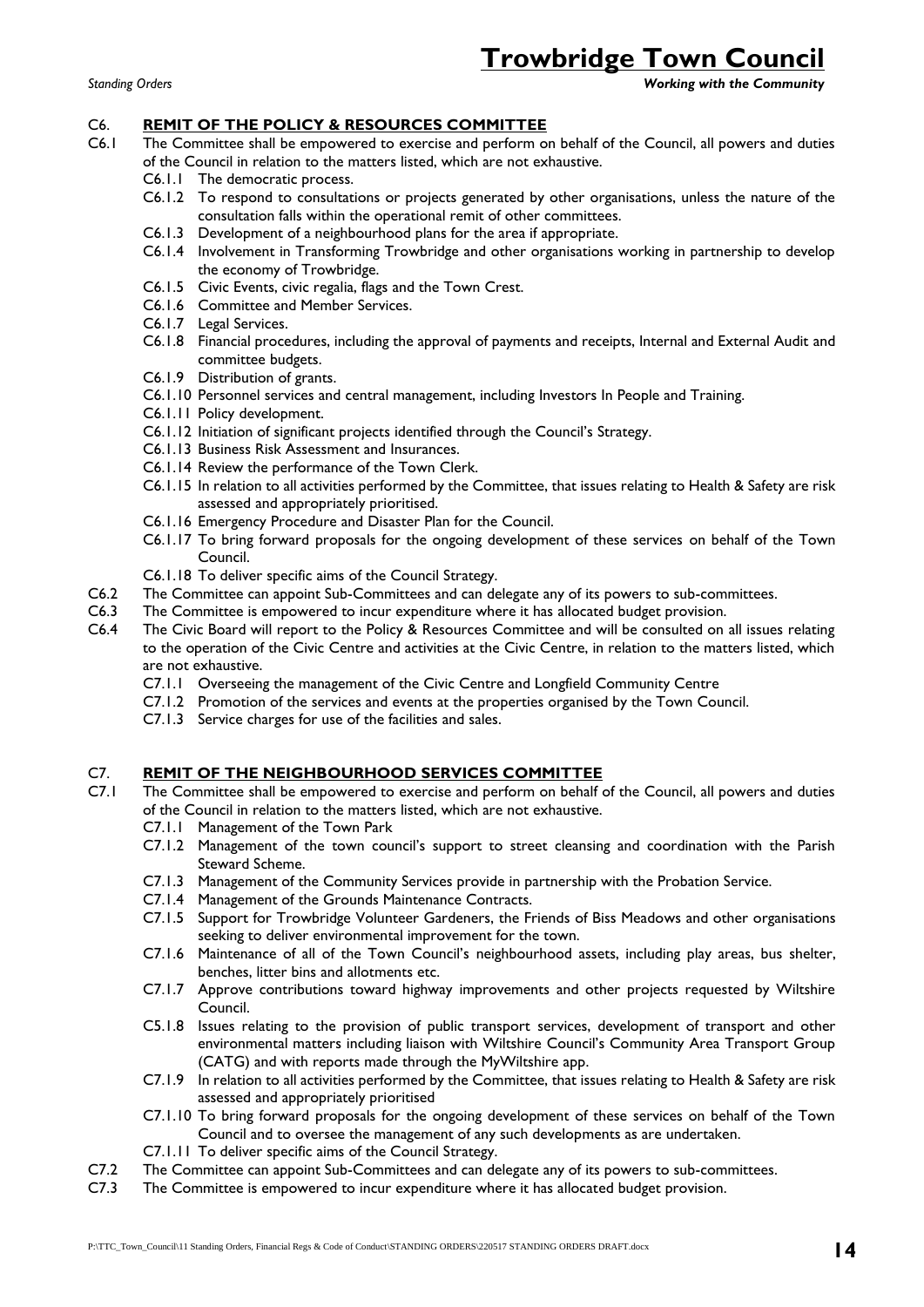*Standing Orders Working with the Community*

# **STANDING ORDERS - PART 4: THE PROPER OFFICER PROVISIONS AND DELEGATION TO OFFICERS**

### D1. **THE PROPER OFFICER**

The Council's Proper Officer shall be the Town Clerk or such other employee appointed by the Council to undertake the role of the Proper Officer during the Town Clerk's absence. The Proper Officer shall fulfil the duties assigned to the Proper Officer or Town Clerk in legislation and standing orders.

### D2. **ROLE OF THE PROPER OFFICER**

The Council's Proper Officer shall do the following.

- D2.1 **Sign and serve on councillors by delivery or post at their residences the summons and agenda of any meeting of the Council and any meeting of a committee and a sub-committee of which they are a member at least 3 clear days before the date of the meeting** or if confirmed by the said councillor that receipt by post is not necessary, electronically serve on such councillors a summons and agenda, provided any such email contains the electronic signature and title of the Proper Officer.
- D2.2 **Give public notice of the time, date, venue and agenda at least 3 clear days before a meeting of the Council or a meeting of a committee** or a sub-committee **(provided that the public notice with agenda of an extraordinary meeting of the Council convened by councillors is signed by them)**.
- D2.3 Subject to standing orders, include in the agenda all motions in the order received unless a councillor has given written notice at least seven days before the meeting confirming his withdrawal of it.
- D2.4 **Convene a meeting of Full Council for the election of a new Chairman of the Council, occasioned by a casual vacancy in that office, in accordance with standing order** D2.1 **above**.
- D2.5 Make available for inspection the minutes of meetings.<br>D2.6 Receive and retain copies of Byelaws made by o
- Receive and retain copies of Byelaws made by other local authorities and to certify copies of byelaws made by the Council.
- D2.7 **Receive and retain declarations of acceptance of office from councillors and the Chairman.**
- D2.8 Receive and retain a copy of every Register of Member's Interests and any changes to it. Keep copies of the same available for inspection and as appropriate make available such information on the council's own or web-site or the web-site of Wiltshire Council.
- D2.9 Keep proper records required before and after meetings.
- D2.10 Process all requests made under the Freedom of Information Act 2000 and Data Protection Act 1998, in accordance with and subject to the Council's procedures relating to the same.
- D2.11 Receive and send general correspondence and notices on behalf of the Council except where there is a resolution to the contrary.
- D2.12 Manage the organisation, storage of and access to information held by the Council in paper and electronic form.
- D2.13 Arrange for legal deeds to be sealed using the Council's common seal and witnessed.
- D2.14 To sign notices or other documents on behalf of the Council.
- D2.15 Record every planning application notified to the Council and the Council's response to the local planning authority in the minutes of the Town Development Committee.
- D2.16 Refer a planning application received by the Council to the Town Development Committee.
- D2.17 Retain custody of the seal of the Council which shall not be used without a resolution to that effect.
- D2.18 Action or undertake activity or responsibilities instructed by resolution or contained in standing orders.

### D3. **DELEGATION TO THE TOWN CLERK**

The Town Clerk shall be empowered to exercise and perform on behalf of and in the name of and without further reference to the Council or other such appropriate committee of the Council all powers and duties of the Council in relation to the following:

- D3.1 The day to day administration and management of services including routine inspection and control.
- D3.2 Staffing Matters: The overall management of the staff including the establishment of an officer organisation which facilitates the management of all activities, administration and services on behalf of the Council.
	- D3.2.1 the day to day supervision of direct reporting employees.
	- D3.2.2 the maintenance of staff discipline including taking appropriate action in accordance with the various procedures (absence, grievance and disciplinary etc).
	- D3.2.3 The overseeing of the Appraisal Procedure for all other staff to ensure appropriate targets are set and the staff team undertake continuous professional development training.